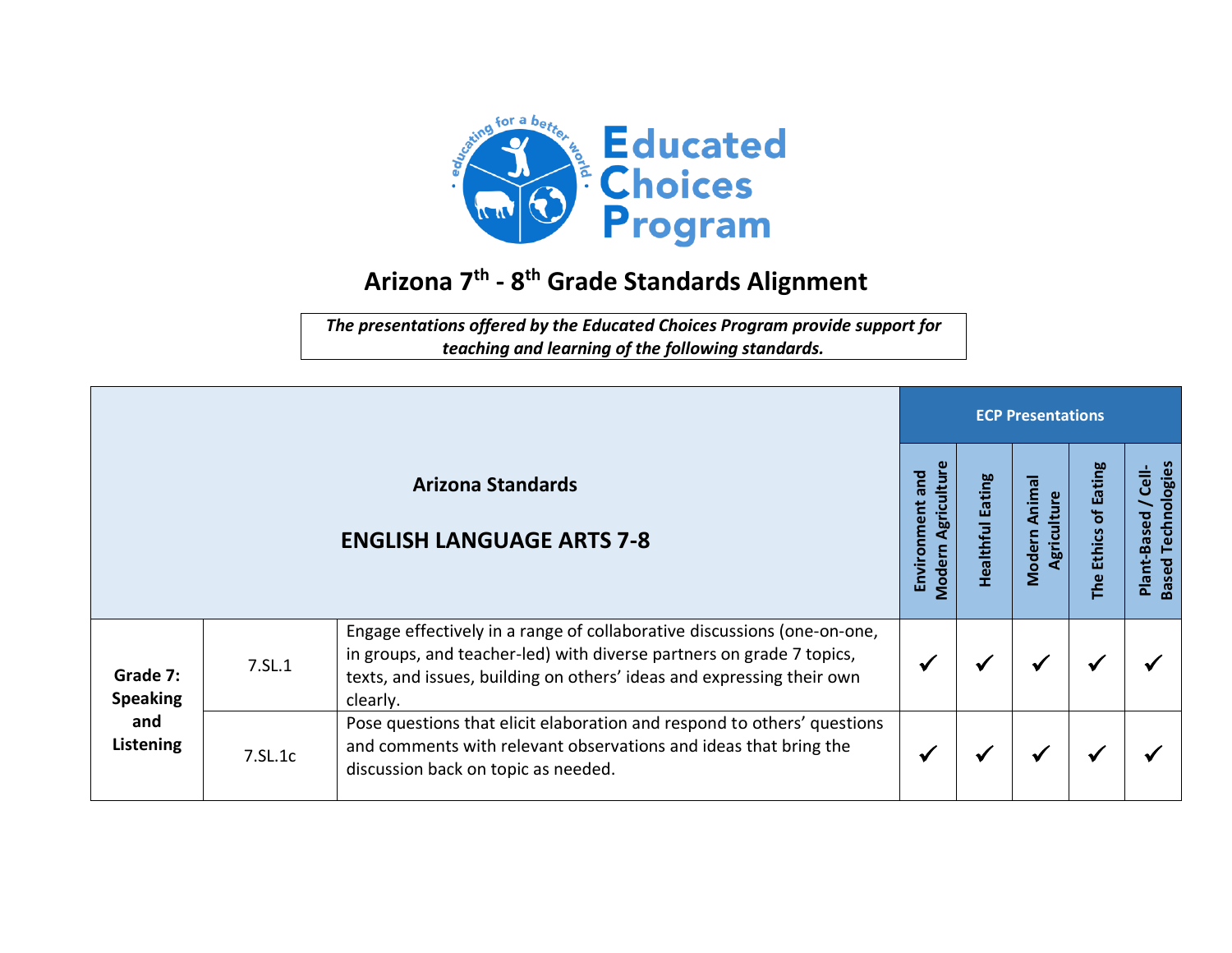| Grade 7:<br><b>Speaking</b><br>and<br>Listening | 7.SL.1d | Acknowledge new information expressed by others and, when<br>warranted, modify their own views.                                                                                                                                      |  |  |  |
|-------------------------------------------------|---------|--------------------------------------------------------------------------------------------------------------------------------------------------------------------------------------------------------------------------------------|--|--|--|
|                                                 | 7.SL.2  | Analyze the main ideas and supporting details presented in diverse<br>media and formats (e.g., visually, quantitatively, and orally) and explain<br>how the ideas clarify a topic, text, or issue under study.                       |  |  |  |
|                                                 | 7.SL.3  | Delineate a speaker's argument and specific claims, evaluating the<br>soundness of the reasoning and the relevance and sufficiency of the<br>evidence.                                                                               |  |  |  |
| Grade 8:<br><b>Speaking</b><br>and<br>Listening | 8.SL.1  | Engage effectively in a range of collaborative discussions (one-on-one,<br>in groups, and teacher-led) with diverse partners on grade 8 topics,<br>texts, and issues, building on others' ideas and expressing their own<br>clearly. |  |  |  |
|                                                 | 8.SL.1c | Pose questions that connect the ideas of several speakers and respond<br>to others' questions and comments with relevant evidence,<br>observations, and ideas.                                                                       |  |  |  |
|                                                 | 8.SL.1d | Acknowledge new information expressed by others, and, when<br>warranted, qualify or justify their own views in light of the evidence<br>presented.                                                                                   |  |  |  |
|                                                 | 8.SL.3  | Delineate a speaker's argument and specific claims, evaluating the<br>soundness of the reasoning and relevance and sufficiency of the<br>evidence and identifying when irrelevant evidence is introduced.                            |  |  |  |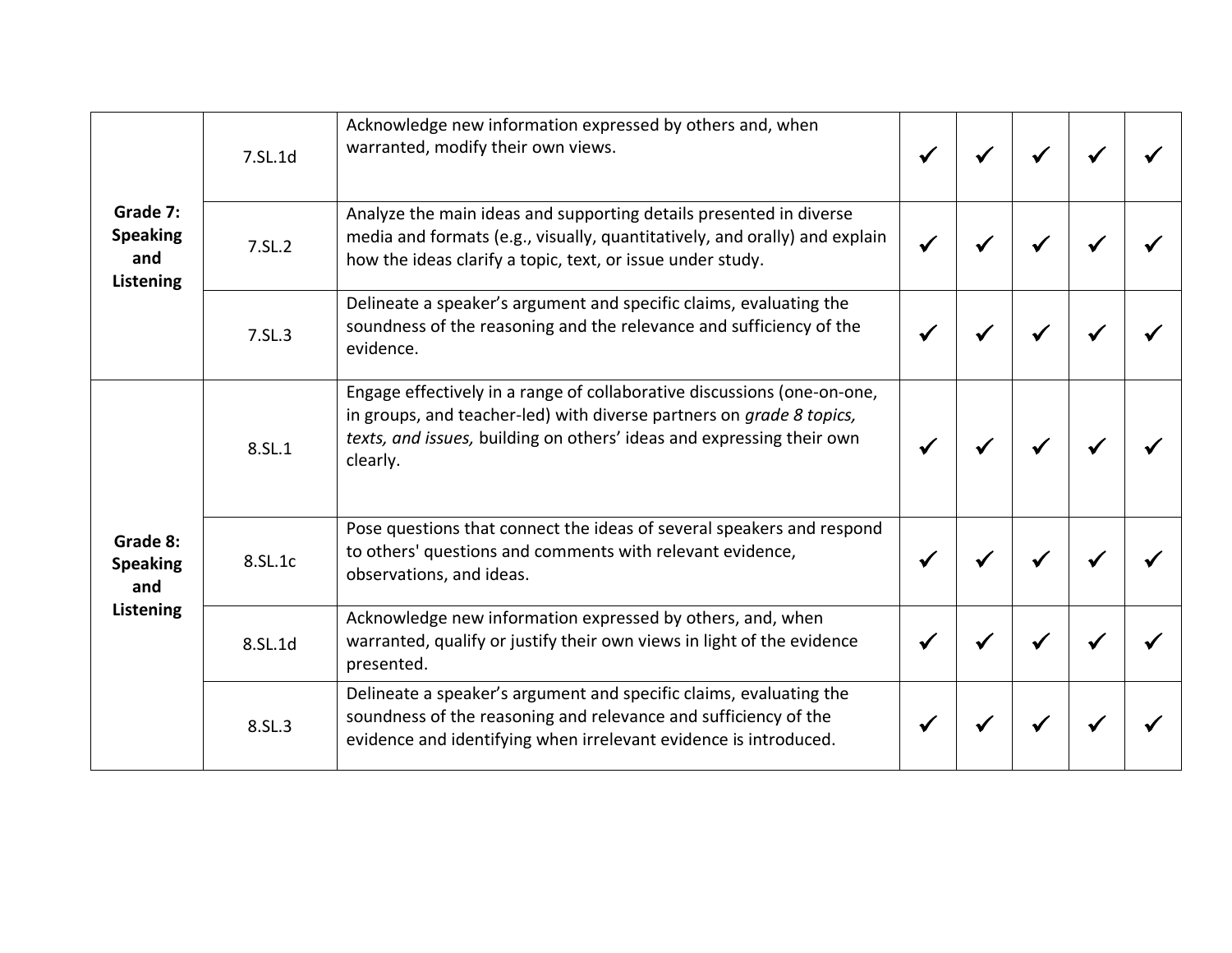|                                                                                                     |                                 |                                                                                                                                                                             | <b>ECP Presentations</b>              |                         |                              |                      |                                          |  |  |
|-----------------------------------------------------------------------------------------------------|---------------------------------|-----------------------------------------------------------------------------------------------------------------------------------------------------------------------------|---------------------------------------|-------------------------|------------------------------|----------------------|------------------------------------------|--|--|
|                                                                                                     |                                 | <b>Arizona Standards</b><br><b>HEALTH EDUCATION 7-8</b>                                                                                                                     | Environment and Modern<br>Agriculture | <b>Healthful Eating</b> | Modern Animal<br>Agriculture | The Ethics of Eating | Plant-Based / Cell-Based<br>Technologies |  |  |
| Grades 7-8:<br>Comprehen-<br>sion of Health<br><b>Promotion</b><br>and Disease<br><b>Prevention</b> | Concept 1:<br>PO <sub>1</sub>   | Analyze the relationship between healthy behaviors and personal<br>health                                                                                                   |                                       | $\checkmark$            |                              | $\checkmark$         |                                          |  |  |
|                                                                                                     | Concept 3:<br>PO <sub>1</sub>   | Analyze how the environment affects personal health                                                                                                                         | ✔                                     |                         |                              | $\checkmark$         |                                          |  |  |
|                                                                                                     | Concept 3:<br>PO <sub>2</sub>   | Analyze how food provides energy and nutrients for growth and<br>development, that nutrition requirements vary from person to person,<br>and how food intake affects health |                                       |                         |                              | ✔                    |                                          |  |  |
|                                                                                                     | Concept 6: PO<br>$\mathbf{1}$   | Describe the benefits of and barriers to practicing healthy behaviors.                                                                                                      | $\checkmark$                          |                         |                              |                      |                                          |  |  |
|                                                                                                     | Concept 6: PO<br>$\overline{2}$ | Examine the likelihood of injury or illness if engaging in unhealthy<br>behaviors.                                                                                          |                                       | ✔                       |                              | $\checkmark$         |                                          |  |  |
|                                                                                                     | Concept 6: PO<br>3              | Examine the potential seriousness of injury or illness if engaging in<br>unhealthy behaviors                                                                                |                                       |                         |                              | ✔                    |                                          |  |  |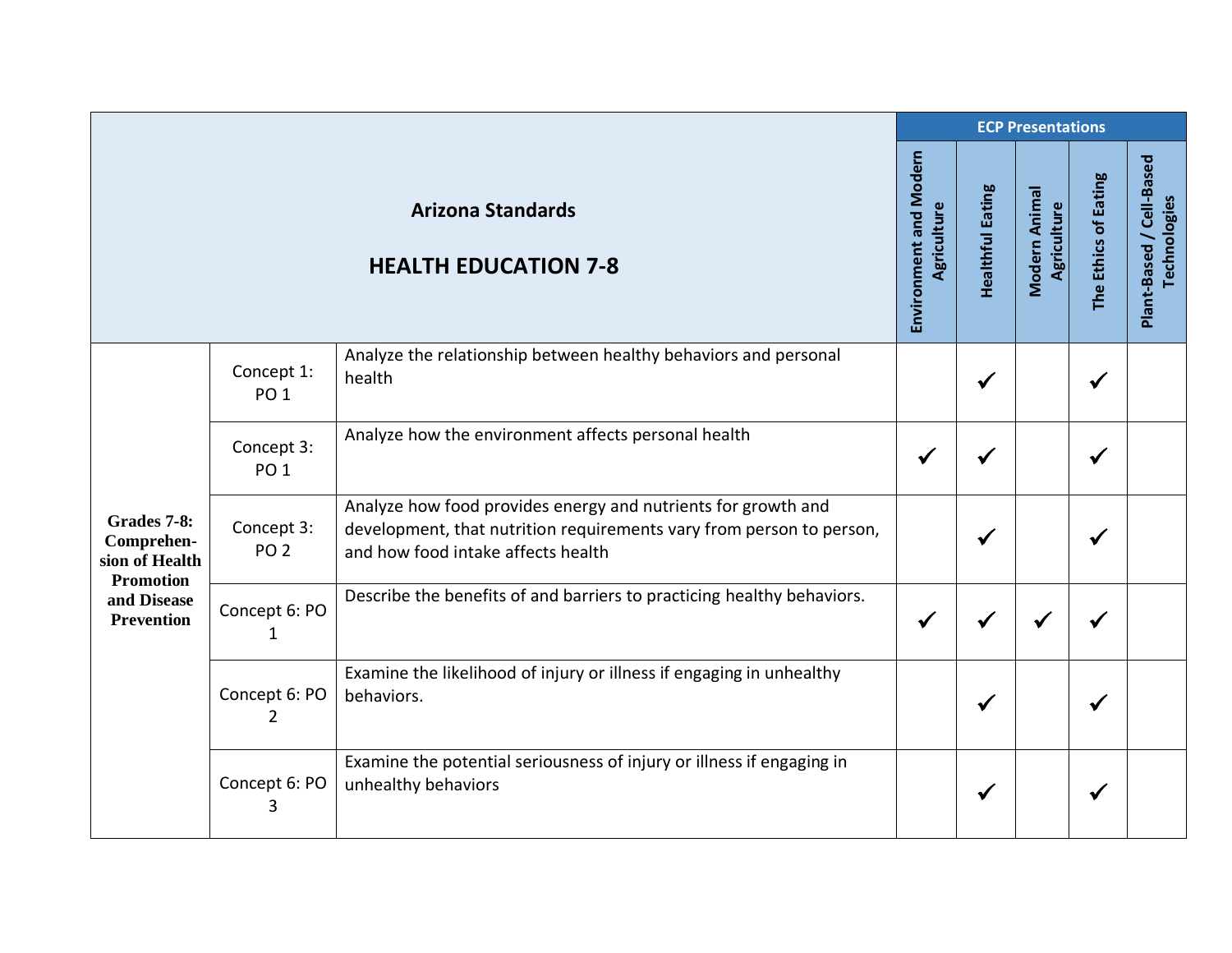| Grades 7-8:<br>Analysis of<br><b>Factors</b><br><b>Affecting</b><br><b>Health</b><br><b>Behaviors</b>                                      | Concept 1: PO      | Examine how the family influences the health of adolescents                                           |              | $\checkmark$ |   |   |  |
|--------------------------------------------------------------------------------------------------------------------------------------------|--------------------|-------------------------------------------------------------------------------------------------------|--------------|--------------|---|---|--|
|                                                                                                                                            | Concept 1: PO<br>2 | Describe the influence of culture on health beliefs, practices, and<br>behaviors                      | $\checkmark$ |              | ✔ |   |  |
|                                                                                                                                            | Concept 1: PO<br>4 | Analyze how the school and community can affect personal health<br>practices and behaviors            |              | ✔            |   |   |  |
|                                                                                                                                            | Concept 2: PO<br>1 | Explain how the perceptions of norms influence healthy and unhealthy<br>behaviors.                    |              | ✔            |   |   |  |
|                                                                                                                                            | Concept 2: PO<br>2 | Explain the influence of personal values and beliefs on individual health<br>practices and behaviors. | $\checkmark$ |              | ✔ |   |  |
| Grades 7-8:<br><b>Access to</b><br><b>Health</b><br>Information,<br>Products, and<br><b>Services to</b><br><b>Enhance</b><br><b>Health</b> | Concept 1: PO<br>1 | Analyze the validity of health information, products, and services                                    |              | ✔            |   | √ |  |
|                                                                                                                                            | Concept 2: PO<br>1 | Access valid health information from home, school, and community                                      |              | ✔            |   |   |  |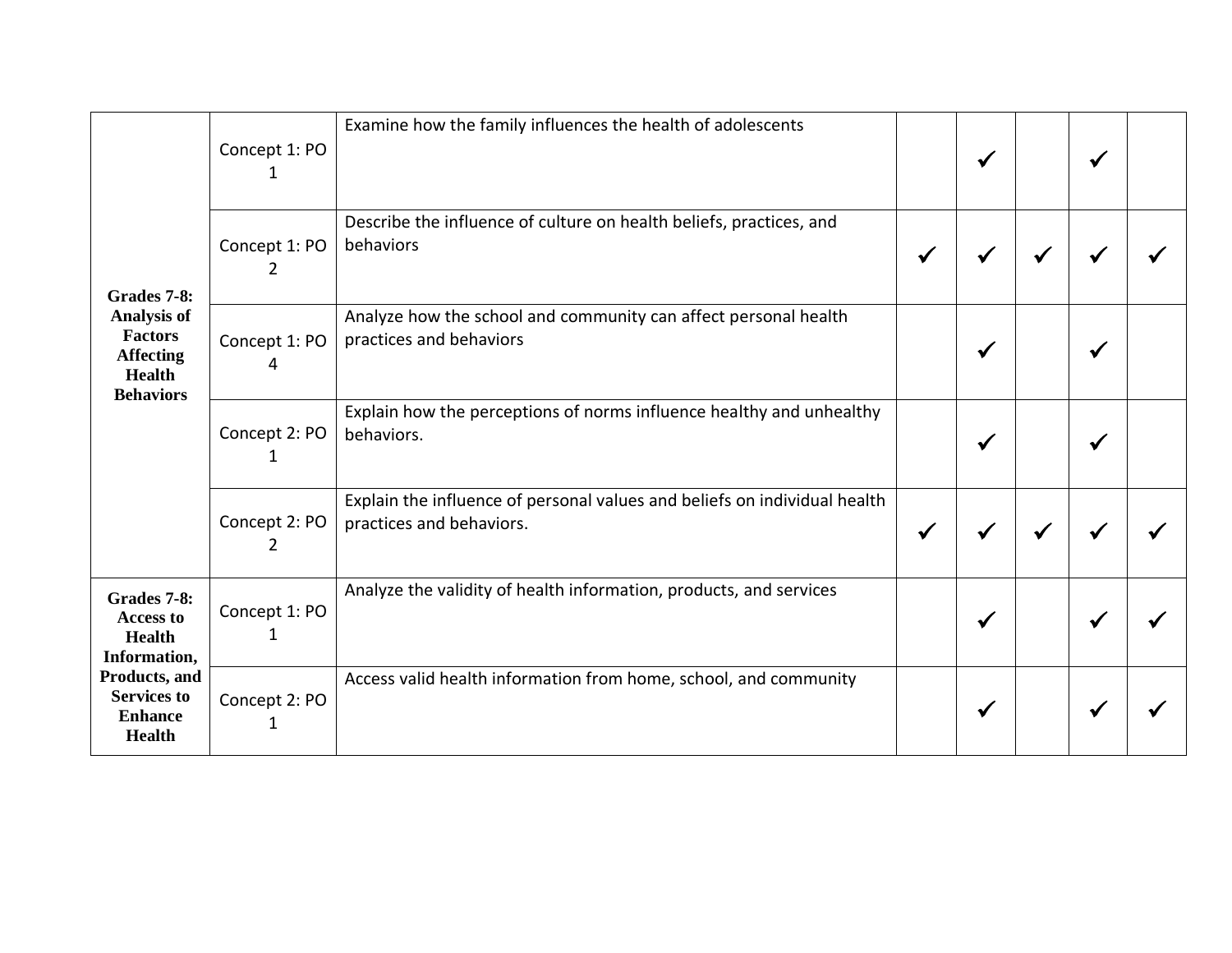| <b>Grades 7-8:</b><br>Use of<br>Decision-<br><b>Making Skills</b><br>to Enhance<br><b>Health</b>              | Concept 2: PO | Determine when health-related situations require the application of a<br>thoughtful decision-making process. | ₩ | ✔ |  |
|---------------------------------------------------------------------------------------------------------------|---------------|--------------------------------------------------------------------------------------------------------------|---|---|--|
|                                                                                                               | Concept 2: PO | Distinguish between healthy and unhealthy alternatives to health-<br>related issues or problems.             | ₩ |   |  |
| Grades 7-8:<br><b>Use of Goal-</b><br><b>Setting Skills</b><br>to Enhance<br><b>Health</b>                    | Concept 2: PO | Develop a goal to adopt, maintain, or improve a personal health<br>practice                                  | ✔ |   |  |
| <b>Grades 7-8:</b><br><b>Ability to</b><br><b>Practice</b><br>Health-<br><b>Enhancing</b><br><b>Behaviors</b> | Concept 1: PO | Explain the importance of assuming responsibility for personal health<br>behaviors.                          |   |   |  |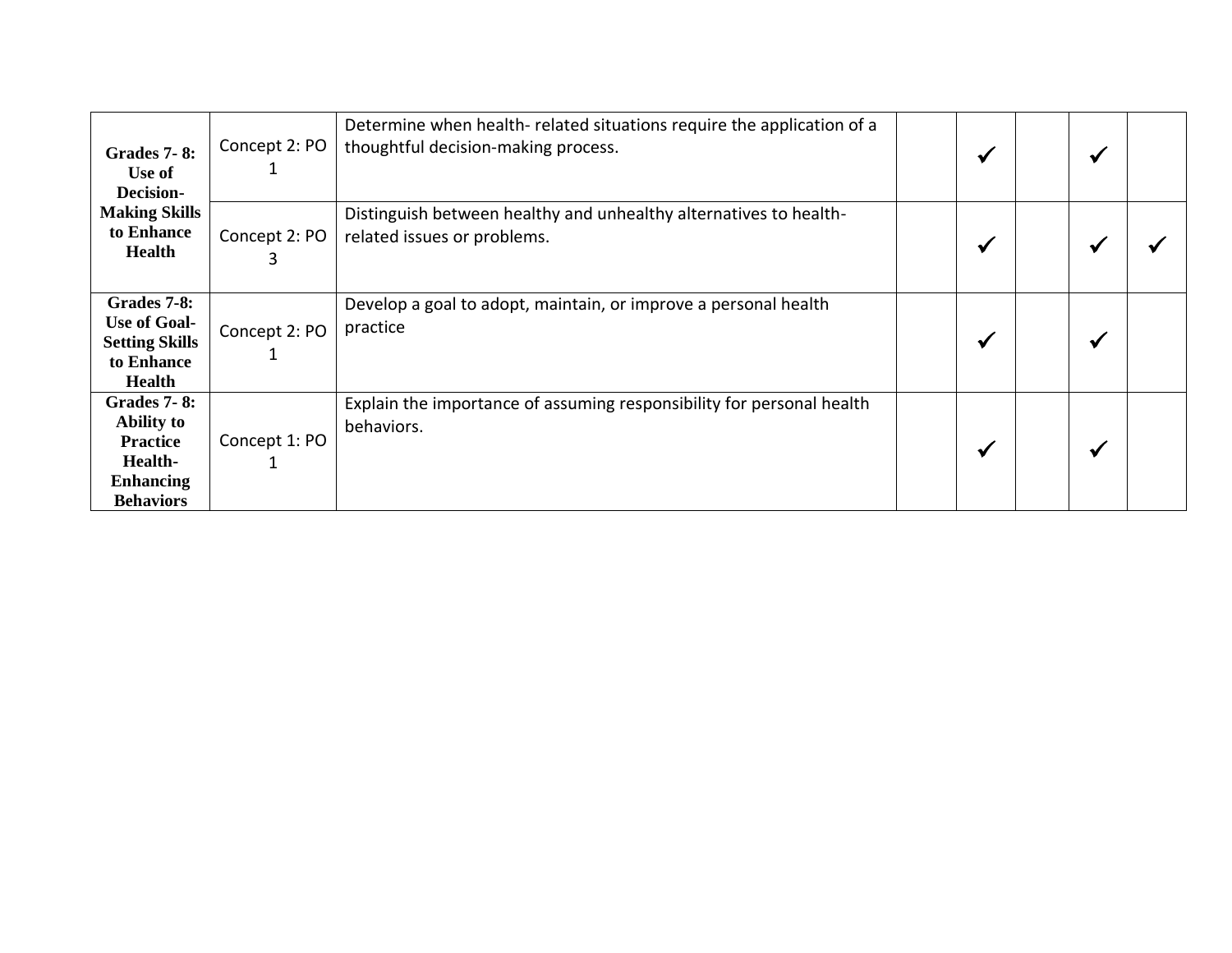|                                       |          |                                                                                                              | <b>ECP Presentations</b>                            |                                   |                                            |                            |                                                                                         |  |
|---------------------------------------|----------|--------------------------------------------------------------------------------------------------------------|-----------------------------------------------------|-----------------------------------|--------------------------------------------|----------------------------|-----------------------------------------------------------------------------------------|--|
|                                       |          | <b>Arizona Standards</b><br><b>SCIENCE 7-8</b>                                                               | ture<br>and<br>Environment<br>Agricı<br>Ξ.<br>Moder | <b>Eating</b><br><b>Healthful</b> | Animal<br><b>Iture</b><br>Modern<br>Agricu | of Eating<br>Ethics<br>The | Technologies<br><b>Cell-</b><br>$\overline{\phantom{0}}$<br>Plant-Based<br><b>Based</b> |  |
| Grade 8:<br>Earth and<br><b>Space</b> | 8.E1U3.8 | Construct and support an argument about how human consumption of<br>limited resources impacts the biosphere. | √                                                   |                                   |                                            | $\checkmark$               |                                                                                         |  |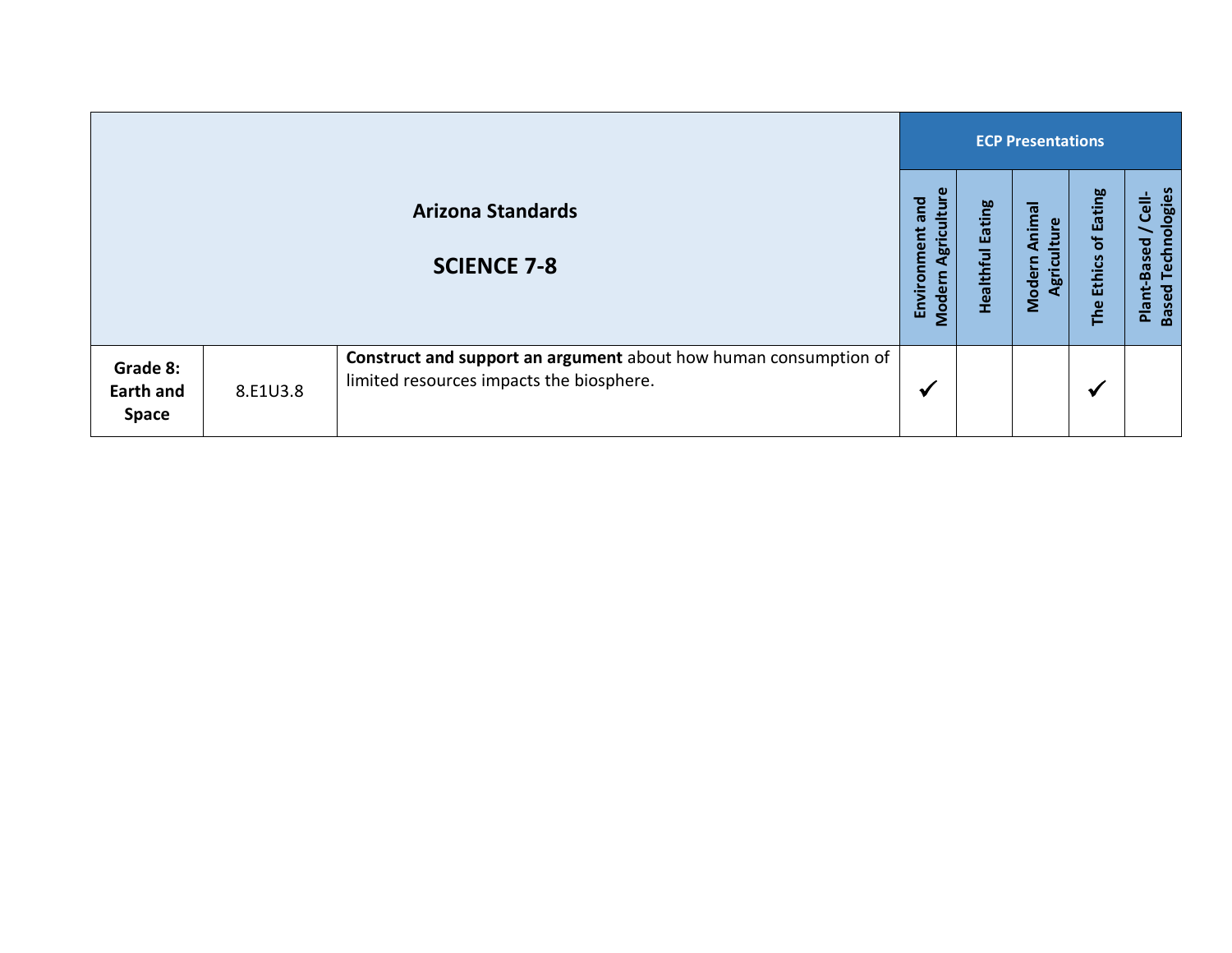|                              |        |                                                                                                                                                                                                                                                                                                                                        | <b>ECP Presentations</b>                     |                         |                              |                      |                                          |
|------------------------------|--------|----------------------------------------------------------------------------------------------------------------------------------------------------------------------------------------------------------------------------------------------------------------------------------------------------------------------------------------|----------------------------------------------|-------------------------|------------------------------|----------------------|------------------------------------------|
|                              |        | <b>Arizona Standards</b><br><b>SOCIAL STUDIES 7-8</b>                                                                                                                                                                                                                                                                                  | <b>Modern Agriculture</b><br>Environment and | <b>Healthful Eating</b> | Modern Animal<br>Agriculture | The Ethics of Eating | Plant-Based / Cell-Based<br>Technologies |
| Grade 7:<br><b>Economics</b> | 7.E2.1 | Explain how economic decisions affect the well-being of individuals,<br>businesses, and society.                                                                                                                                                                                                                                       | $\checkmark$                                 |                         |                              |                      |                                          |
| Grade 7:<br>Geography        | 7.62.1 | Explain how cultural demographic patterns, economic decisions, and<br>human adaptations shape the identity of nearby and distant places.                                                                                                                                                                                               | $\checkmark$                                 |                         |                              |                      |                                          |
|                              | 7.63.3 | Evaluate the influences of long-term, human-induced environmental<br>change on spatial patterns and how it may cause conflict and promote<br>cooperation.                                                                                                                                                                              | $\checkmark$                                 |                         |                              | ✔                    |                                          |
| Grade 8:<br><b>Civics</b>    | 8.C1.3 | Analyze the influence of personal interests and perspectives when<br>people address issues and problems in government and civil society.                                                                                                                                                                                               | $\checkmark$                                 | √                       |                              |                      |                                          |
|                              | 8.C4.5 | Analyze how a specific problem can manifest itself at the local,<br>regional, and global levels, identifying its characteristics and causes,<br>and the challenges and opportunities faced by those trying to address<br>the problem. Apply a range of deliberative and democratic procedures<br>to take action and solve the problem. | $\checkmark$                                 | ✔                       |                              |                      |                                          |
| Grade 8:<br><b>Economics</b> | 8.E2.1 | Explain how economic decisions affect the well-being of individuals,<br>businesses, and society.                                                                                                                                                                                                                                       | $\checkmark$                                 |                         |                              |                      |                                          |